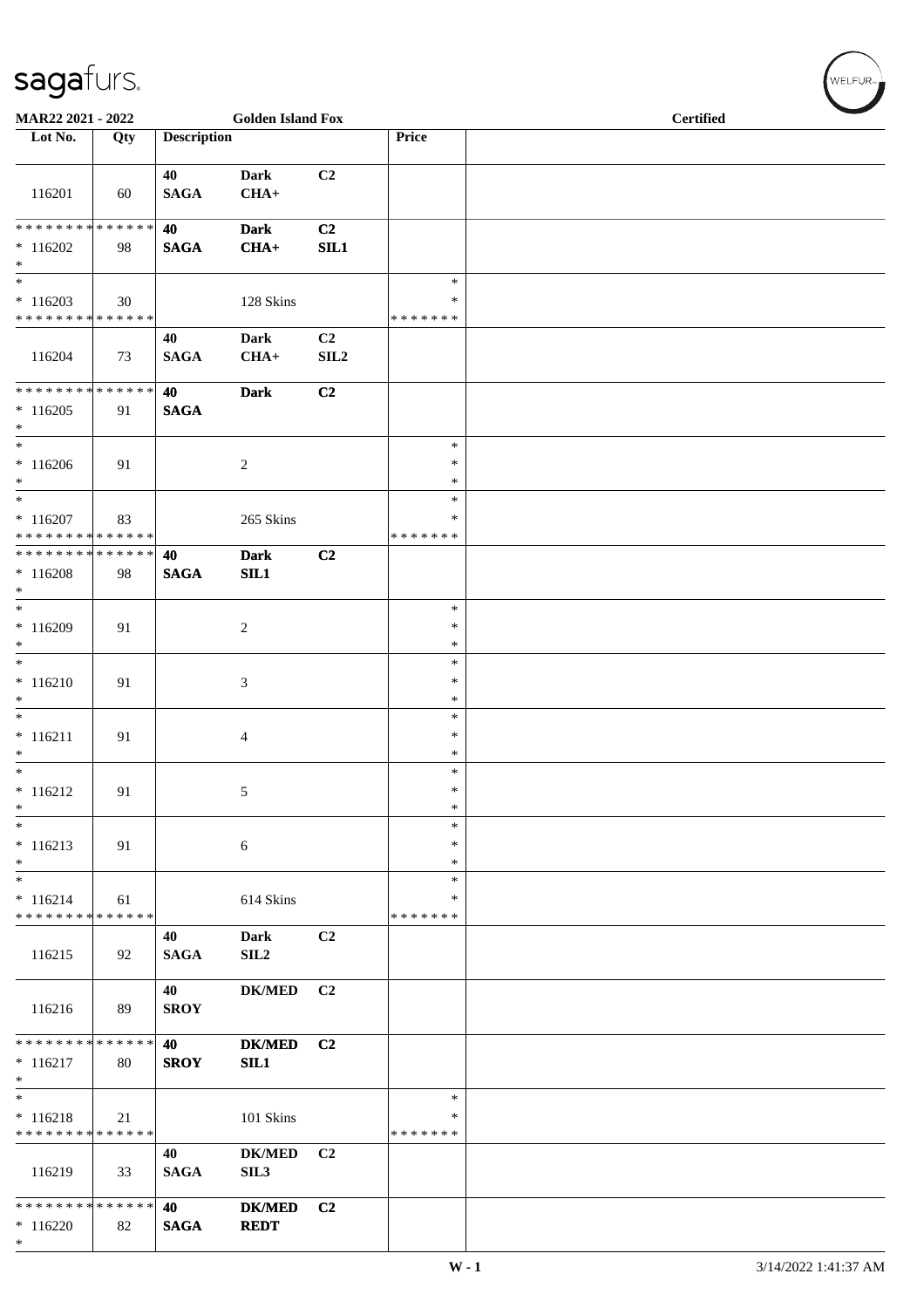| MAR22 2021 - 2022                                                               |     |                    | <b>Golden Island Fox</b>     |                |                                   | <b>Certified</b> |  |  |  |  |
|---------------------------------------------------------------------------------|-----|--------------------|------------------------------|----------------|-----------------------------------|------------------|--|--|--|--|
| Lot No.                                                                         | Qty | <b>Description</b> |                              |                | Price                             |                  |  |  |  |  |
| $\overline{\ast}$<br>$* 116221$<br>* * * * * * * * * * * * * *                  | 28  | 40<br><b>SAGA</b>  | <b>DK/MED</b><br><b>REDT</b> | C <sub>2</sub> | $\ast$<br>$\ast$<br>* * * * * * * |                  |  |  |  |  |
| 116222                                                                          | 36  | 40<br>IA           | <b>DK/MED</b><br><b>SPAR</b> | C2             |                                   |                  |  |  |  |  |
| 116223                                                                          | 100 | 40<br>SI           | <b>DK/MED</b>                | C <sub>2</sub> |                                   |                  |  |  |  |  |
| 116224                                                                          | 81  | 40<br>SI           | <b>DK/MED</b><br>SL1         | C <sub>2</sub> |                                   |                  |  |  |  |  |
| * * * * * * * * * * * * * *<br>$*116225$<br>$*$                                 | 98  | 40<br><b>SAGA</b>  | $\bf MED$<br>$CHA+$          | C2             |                                   |                  |  |  |  |  |
| $\ast$<br>$*116226$<br>* * * * * * * * * * * * * *                              | 28  |                    | 126 Skins                    |                | $\ast$<br>∗<br>* * * * * * *      |                  |  |  |  |  |
| * * * * * * * * * * * * * *<br>$* 116227$<br>$\ast$                             | 98  | 40<br><b>SAGA</b>  | $\bf MED$<br>$CHA+$          | C2<br>SIL1     |                                   |                  |  |  |  |  |
| $*$<br>$* 116228$<br>$*$                                                        | 91  |                    | $\overline{c}$               |                | $\ast$<br>$\ast$<br>$\ast$        |                  |  |  |  |  |
| $\ast$<br>$* 116229$<br>******** <mark>******</mark>                            | 31  |                    | 220 Skins                    |                | $\ast$<br>$\ast$<br>* * * * * * * |                  |  |  |  |  |
| 116230                                                                          | 69  | 40<br><b>SAGA</b>  | <b>MED</b><br>$CHA+$         | C2<br>SLL2     |                                   |                  |  |  |  |  |
| * * * * * * * * * * * * * *<br>$* 116231$<br>$\ast$<br>$\overline{\phantom{0}}$ | 91  | 40<br><b>SAGA</b>  | <b>MED</b>                   | C2             |                                   |                  |  |  |  |  |
| $*116232$<br>******** <mark>******</mark>                                       | 52  |                    | 143 Skins                    |                | $\ast$<br>$\ast$<br>* * * * * * * |                  |  |  |  |  |
| * * * * * * * * * * * * * *<br>$*116233$<br>$*$                                 | 98  | 40<br><b>SAGA</b>  | <b>MED</b><br>SL1            | C2             |                                   |                  |  |  |  |  |
| $*$<br>$* 116234$<br>$*$                                                        | 91  |                    | $\overline{c}$               |                | $\ast$<br>∗<br>$\ast$             |                  |  |  |  |  |
| $*$<br>$*116235$<br>$*$                                                         | 91  |                    | 3                            |                | $\ast$<br>$\ast$<br>∗             |                  |  |  |  |  |
| $\overline{\phantom{0}}$<br>$*116236$<br>$*$                                    | 91  |                    | $\overline{4}$               |                | $\ast$<br>$\ast$<br>$\ast$        |                  |  |  |  |  |
| $\overline{\phantom{0}}$<br>$*116237$<br>$*$                                    | 91  |                    | $5\phantom{.0}$              |                | $\ast$<br>$\ast$<br>$\ast$        |                  |  |  |  |  |
| $\overline{\phantom{0}}$<br>$*116238$<br>$*$                                    | 91  |                    | 6                            |                | $\ast$<br>$\ast$<br>∗             |                  |  |  |  |  |
| $\overline{\phantom{0}}$<br>$*116239$<br>$*$                                    | 91  |                    | $\tau$                       |                | $\ast$<br>$\ast$<br>$\ast$        |                  |  |  |  |  |
| $*$<br>$*116240$<br>$*$                                                         | 91  |                    | $8\,$                        |                | $\ast$<br>$\ast$<br>$\ast$        |                  |  |  |  |  |

WELFUR<sub>"</sub>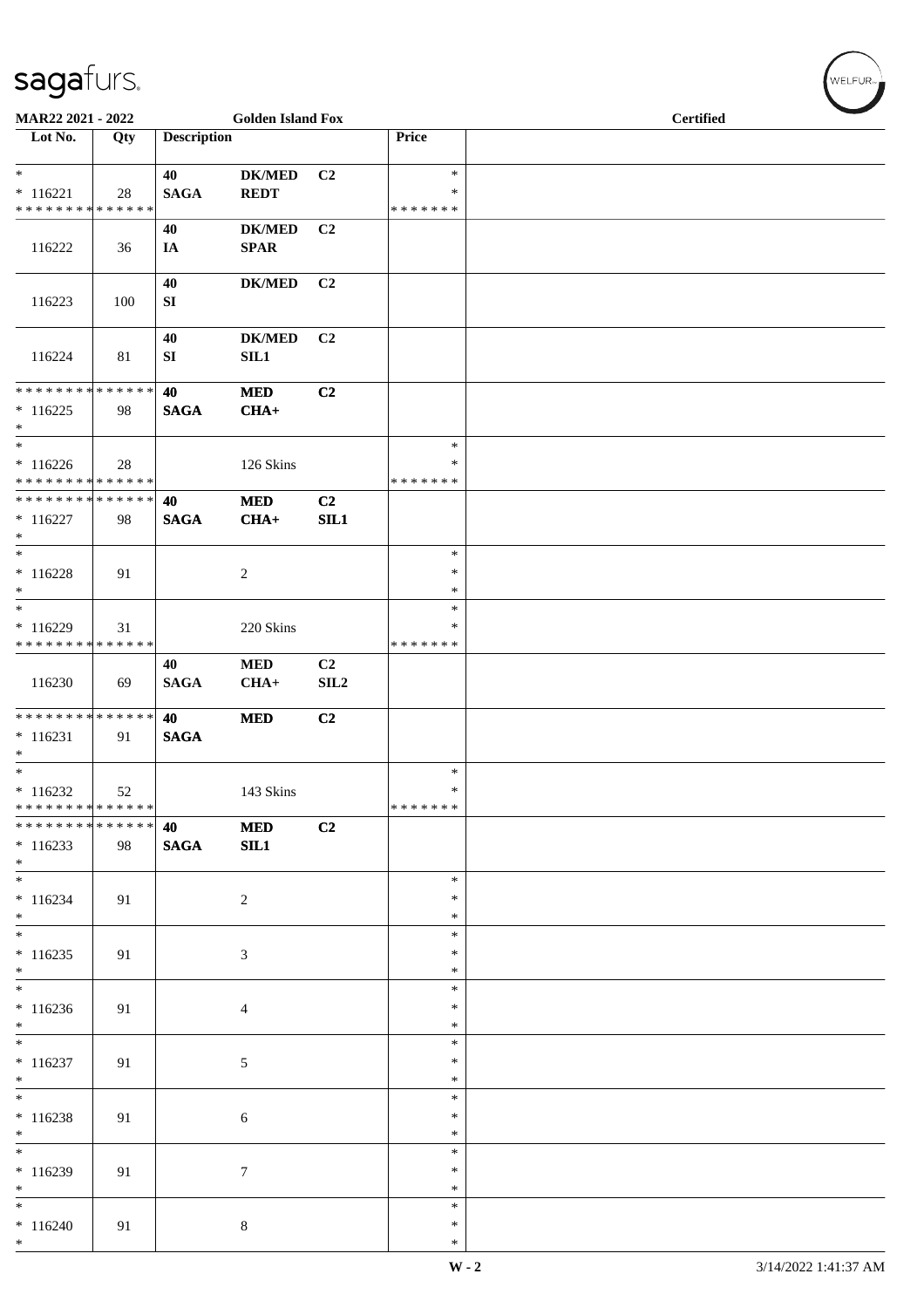| MAR22 2021 - 2022                                         |     |                    | <b>Golden Island Fox</b>        |                                    |                                   | <b>Certified</b> |  |  |  |
|-----------------------------------------------------------|-----|--------------------|---------------------------------|------------------------------------|-----------------------------------|------------------|--|--|--|
| Lot No.                                                   | Qty | <b>Description</b> |                                 |                                    | Price                             |                  |  |  |  |
| $\ast$<br>$* 116241$                                      | 56  | 40<br><b>SAGA</b>  | <b>MED</b><br>SL1               | C <sub>2</sub>                     | $\ast$<br>∗                       |                  |  |  |  |
| * * * * * * * * * * * * * *<br>**************             |     | 40                 | $\bf MED$                       | C2                                 | * * * * * * *                     |                  |  |  |  |
| $* 116242$<br>$\ast$<br>$\ast$                            | 98  | <b>SAGA</b>        | SL2                             |                                    | $\ast$                            |                  |  |  |  |
| $*116243$<br>******** <mark>******</mark>                 | 72  |                    | 170 Skins                       |                                    | $\ast$<br>* * * * * * *           |                  |  |  |  |
| **************<br>$*116244$<br>$\ast$                     | 91  | 40<br><b>SAGA</b>  | <b>PALE</b><br>$CHA+$           | C2                                 |                                   |                  |  |  |  |
| $\ast$<br>$*116245$<br>* * * * * * * * * * * * * *        | 26  |                    | 117 Skins                       |                                    | $\ast$<br>$\ast$<br>* * * * * * * |                  |  |  |  |
| 116246                                                    | 93  | 40<br><b>SAGA</b>  | <b>PALE</b><br>$CHA+$           | C <sub>2</sub><br>SIL1             |                                   |                  |  |  |  |
| 116247                                                    | 32  | 40<br><b>SAGA</b>  | <b>PALE</b><br>$CHA+$           | C <sub>2</sub><br>SLL2             |                                   |                  |  |  |  |
| * * * * * * * * * * * * * *<br>$* 116248$<br>$\ast$       | 98  | 40<br><b>SAGA</b>  | <b>PALE</b>                     | C <sub>2</sub>                     |                                   |                  |  |  |  |
| $\ast$<br>$*116249$<br>$*$                                | 91  |                    | $\overline{2}$                  |                                    | $\ast$<br>$\ast$<br>$\ast$        |                  |  |  |  |
| $\ast$<br>$*116250$<br>* * * * * * * * * * * * * *        | 76  |                    | 265 Skins                       |                                    | $\ast$<br>∗<br>* * * * * * *      |                  |  |  |  |
| **************<br>$* 116251$<br>$\ast$                    | 98  | 40<br><b>SAGA</b>  | <b>PALE</b><br>SL1              | C <sub>2</sub>                     |                                   |                  |  |  |  |
| $\ast$<br>$*116252$<br>$\ast$                             | 91  |                    | $\overline{c}$                  |                                    | $\ast$<br>$\ast$<br>$\ast$        |                  |  |  |  |
| $\ast$<br>$*116253$<br>* * * * * * * * * * * * * *        | 50  |                    | 239 Skins                       |                                    | $\ast$<br>∗<br>* * * * * * *      |                  |  |  |  |
| 116254                                                    | 94  | 40<br><b>SAGA</b>  | <b>PALE</b><br>SIL <sub>2</sub> | C <sub>2</sub>                     |                                   |                  |  |  |  |
| 116255                                                    | 64  | 40<br><b>SROY</b>  | PAL/XP                          | C <sub>2</sub>                     |                                   |                  |  |  |  |
| 116256                                                    | 50  | 40<br><b>SROY</b>  | PAL/XP<br>SIL1                  | C2                                 |                                   |                  |  |  |  |
| 116257                                                    | 62  | 40<br><b>SAGA</b>  | PAL/XP<br>$CHA+$                | C <sub>2</sub><br>SIL <sub>2</sub> |                                   |                  |  |  |  |
| * * * * * * * * * * * * * *<br>$*116258$<br>$\ast$        | 87  | 40<br><b>SAGA</b>  | <b>PAL/XP</b><br><b>REDT</b>    | C2                                 |                                   |                  |  |  |  |
| $_{\ast}^{-}$<br>$*116259$<br>* * * * * * * * * * * * * * | 21  |                    | 108 Skins                       |                                    | $\ast$<br>*<br>* * * * * * *      |                  |  |  |  |
| * * * * * * * * * * * * * *<br>$*116260$<br>$*$           | 105 | 40<br>SI           | PAL/XP                          | C2                                 |                                   |                  |  |  |  |

 $(\forall ELFUR_{\text{max}})$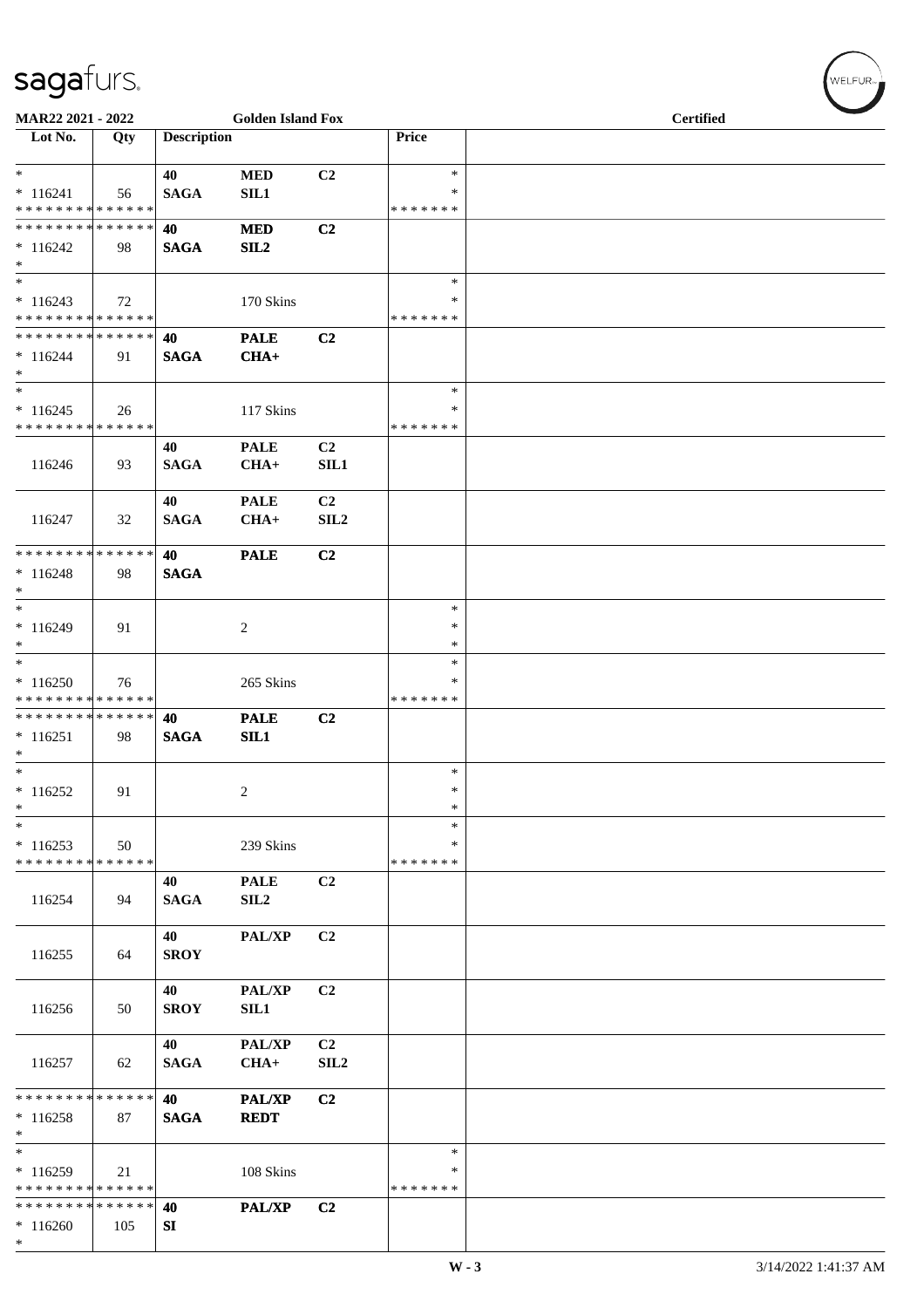| MAR22 2021 - 2022                                                                   |     |                       | <b>Golden Island Fox</b>       |                                    |                                   | Certified |  |  |  |
|-------------------------------------------------------------------------------------|-----|-----------------------|--------------------------------|------------------------------------|-----------------------------------|-----------|--|--|--|
| Lot No.                                                                             | Qty | <b>Description</b>    |                                |                                    | Price                             |           |  |  |  |
| $*$<br>$*116261$<br>* * * * * * * * * * * * * *                                     | 28  | 40<br>SI              | PAL/XP                         | C2                                 | $\ast$<br>*<br>* * * * * * *      |           |  |  |  |
| * * * * * * * * * * * * * *<br>$*116262$<br>$\ast$                                  | 103 | 40<br>SI              | <b>PAL/XP</b><br>SL1           | C2                                 |                                   |           |  |  |  |
| $\ast$<br>$*116263$<br>* * * * * * * * * * * * * *                                  | 22  |                       | 125 Skins                      |                                    | $\ast$<br>$\ast$<br>* * * * * * * |           |  |  |  |
| 116264                                                                              | 97  | 40<br><b>SAGA</b>     | $\mathbf{XP}$<br>$CHA+$        | C2                                 |                                   |           |  |  |  |
| 116265                                                                              | 77  | 40<br><b>SAGA</b>     | $\bold{XP}$<br>$CHA+$          | C <sub>2</sub><br>SIL1             |                                   |           |  |  |  |
| 116266                                                                              | 39  | 40<br><b>SAGA</b>     | $\mathbf{XP}$<br>$CHA+$        | C <sub>2</sub><br>SIL <sub>2</sub> |                                   |           |  |  |  |
| * * * * * * * * * * * * * * *<br>$*116267$<br>$\ast$                                | 98  | 40<br><b>SAGA</b>     | $\mathbf{X}\mathbf{P}$         | C2                                 |                                   |           |  |  |  |
| $\overline{\phantom{1}}$<br>$*116268$<br>* * * * * * * * <mark>* * * * * * *</mark> | 64  |                       | 162 Skins                      |                                    | $\ast$<br>∗<br>* * * * * * *      |           |  |  |  |
| **************<br>$*116269$<br>$\ast$                                               | 91  | 40<br><b>SAGA</b>     | $\mathbf{X}\mathbf{P}$<br>SL1  | C2                                 |                                   |           |  |  |  |
| $\ast$<br>$* 116270$<br>* * * * * * * * * * * * * *                                 | 54  |                       | 145 Skins                      |                                    | $\ast$<br>∗<br>* * * * * * *      |           |  |  |  |
| 116271                                                                              | 56  | 40<br><b>SAGA</b>     | $\mathbf{X}\mathbf{P}$<br>SLL2 | C <sub>2</sub>                     |                                   |           |  |  |  |
| 116272                                                                              | 38  | 40<br><b>SAGA</b>     | 2XP<br>SIL1                    | C2                                 |                                   |           |  |  |  |
| 116273                                                                              | 106 | 30<br><b>SAGA</b>     | <b>Dark</b><br>$CHA+$          | C2                                 |                                   |           |  |  |  |
| ******** <mark>******</mark><br>$* 116274$<br>$*$                                   | 105 | $30-1$<br><b>SAGA</b> | <b>Dark</b><br>$CHA+$          | C <sub>2</sub><br>SIL1             |                                   |           |  |  |  |
| $\ast$<br>$* 116275$<br>* * * * * * * * * * * * * *                                 | 35  |                       | 140 Skins                      |                                    | $\ast$<br>∗<br>* * * * * * *      |           |  |  |  |
| 116276                                                                              | 100 | 30<br><b>SAGA</b>     | Dark<br>$CHA+$                 | C <sub>2</sub><br>SIL <sub>2</sub> |                                   |           |  |  |  |
| 116277                                                                              | 92  | 30<br><b>SAGA</b>     | Dark                           | C2                                 |                                   |           |  |  |  |
| * * * * * * * * * * * * * * *<br>$*116278$<br>$\ast$                                | 105 | 30<br><b>SAGA</b>     | <b>Dark</b><br>SIL1            | C <sub>2</sub>                     |                                   |           |  |  |  |
| $\overline{\phantom{0}}$<br>$*116279$<br>$*$                                        | 98  |                       | $\overline{c}$                 |                                    | $\ast$<br>$\ast$<br>*             |           |  |  |  |
| $_{\ast}^{-}$<br>$*116280$<br>$*$                                                   | 98  |                       | $\ensuremath{\mathfrak{Z}}$    |                                    | $\ast$<br>$\ast$<br>$\ast$        |           |  |  |  |

 $(\sqrt{\text{WELFUR}_{n}})$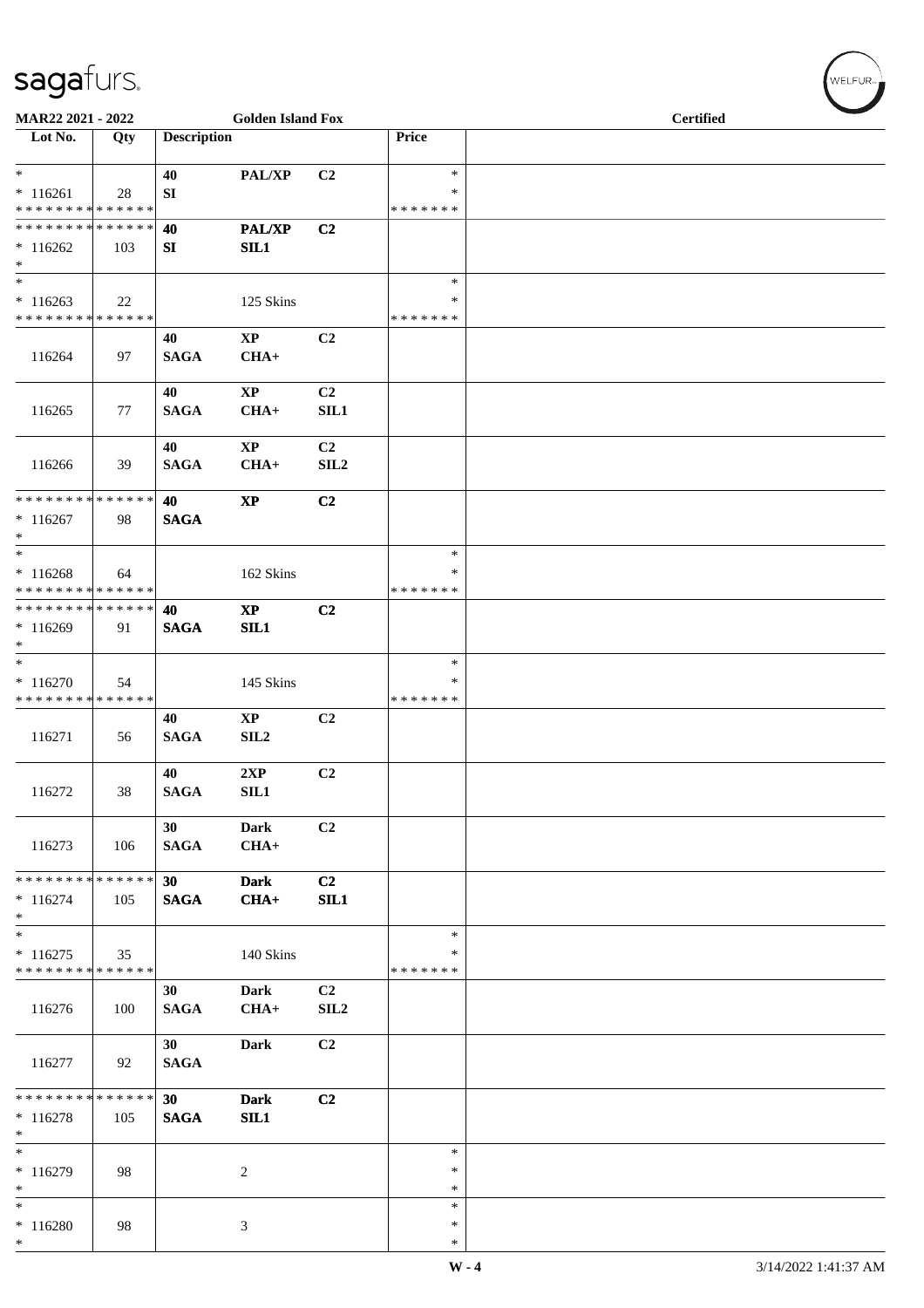| MAR22 2021 - 2022                          |     |                    | <b>Golden Island Fox</b>     |                |                    | Certified |  |  |  |  |
|--------------------------------------------|-----|--------------------|------------------------------|----------------|--------------------|-----------|--|--|--|--|
| Lot No.                                    | Qty | <b>Description</b> |                              |                | Price              |           |  |  |  |  |
| $*$                                        |     | 30                 | <b>Dark</b>                  | C2             | $\ast$             |           |  |  |  |  |
| $* 116281$                                 | 98  | <b>SAGA</b>        | SL1                          |                | *                  |           |  |  |  |  |
| $\ast$                                     |     |                    |                              |                | $\ast$             |           |  |  |  |  |
| $\overline{\phantom{a}}$                   |     |                    |                              |                | $\ast$<br>$\ast$   |           |  |  |  |  |
| $* 116282$<br>$\ast$                       | 98  |                    | $\sqrt{5}$                   |                | $\ast$             |           |  |  |  |  |
| $\ast$                                     |     |                    |                              |                | $\ast$             |           |  |  |  |  |
| $* 116283$                                 | 98  |                    | $\sqrt{6}$                   |                | $\ast$             |           |  |  |  |  |
| $\ast$<br>$\ast$                           |     |                    |                              |                | $\ast$<br>$\ast$   |           |  |  |  |  |
| $* 116284$                                 | 98  |                    | $\tau$                       |                | *                  |           |  |  |  |  |
| $\ast$<br>$_{\ast}^{-}$                    |     |                    |                              |                | $\ast$             |           |  |  |  |  |
| $*116285$                                  | 98  |                    | 8                            |                | $\ast$<br>$\ast$   |           |  |  |  |  |
| $\ast$                                     |     |                    |                              |                | $\ast$             |           |  |  |  |  |
| $\ast$                                     |     |                    |                              |                | $\ast$             |           |  |  |  |  |
| $*116286$<br>* * * * * * * * * * * * * *   | 69  |                    | 860 Skins                    |                | *<br>* * * * * * * |           |  |  |  |  |
| **************                             |     | 30                 | <b>Dark</b>                  | C <sub>2</sub> |                    |           |  |  |  |  |
| $*116287$                                  | 105 | $\mathbf{SAGA}$    | SL2                          |                |                    |           |  |  |  |  |
| $\ast$<br>$\ast$                           |     |                    |                              |                | $\ast$             |           |  |  |  |  |
| $* 116288$                                 | 25  |                    | 130 Skins                    |                | ∗                  |           |  |  |  |  |
| * * * * * * * * <mark>* * * * * * *</mark> |     |                    |                              |                | * * * * * * *      |           |  |  |  |  |
| **************                             |     | 30                 | <b>DK/MED</b>                | C <sub>2</sub> |                    |           |  |  |  |  |
| $*116289$<br>$\ast$                        | 91  | <b>SROY</b>        | $CHA+$                       | SL1            |                    |           |  |  |  |  |
| $\ast$                                     |     |                    |                              |                | $\ast$             |           |  |  |  |  |
| $*116290$                                  | 29  |                    | 120 Skins                    |                | ∗                  |           |  |  |  |  |
| * * * * * * * * * * * * * *                |     | 30                 | <b>DK/MED</b>                | C2             | * * * * * * *      |           |  |  |  |  |
| 116291                                     | 81  | <b>SROY</b>        |                              |                |                    |           |  |  |  |  |
|                                            |     |                    |                              |                |                    |           |  |  |  |  |
| 116292                                     | 53  | 30<br><b>SROY</b>  | <b>DK/MED</b><br>SIL1        | C <sub>2</sub> |                    |           |  |  |  |  |
|                                            |     |                    |                              |                |                    |           |  |  |  |  |
|                                            |     | 30                 | <b>DK/MED</b>                | C2             |                    |           |  |  |  |  |
| 116293                                     | 61  | <b>SAGA</b>        | SIL3                         |                |                    |           |  |  |  |  |
|                                            |     | 30                 | <b>DK/MED</b>                | C2             |                    |           |  |  |  |  |
| 116294                                     | 89  | <b>SAGA</b>        | <b>REDT</b>                  |                |                    |           |  |  |  |  |
|                                            |     |                    |                              |                |                    |           |  |  |  |  |
| 116295                                     | 47  | 30<br>IA           | <b>DK/MED</b><br><b>SPAR</b> | C2             |                    |           |  |  |  |  |
|                                            |     |                    |                              |                |                    |           |  |  |  |  |
| * * * * * * * * * * * * * *                |     | 30                 | <b>DK/MED</b>                | C2             |                    |           |  |  |  |  |
| $*116296$<br>$\ast$                        | 112 | SI                 |                              |                |                    |           |  |  |  |  |
| $\ast$                                     |     |                    |                              |                | $\ast$             |           |  |  |  |  |
| $*116297$                                  | 23  |                    | 135 Skins                    |                | ∗                  |           |  |  |  |  |
| * * * * * * * * * * * * * *                |     | 30                 | <b>DK/MED</b>                | C2             | * * * * * * *      |           |  |  |  |  |
| 116298                                     | 108 | SI                 | <b>SIL1</b>                  |                |                    |           |  |  |  |  |
|                                            |     |                    |                              |                |                    |           |  |  |  |  |
| * * * * * * * * * * * * * *<br>* 116299    | 105 | 30<br><b>SAGA</b>  | <b>MED</b><br>$CHA+$         | C2             |                    |           |  |  |  |  |
| $\ast$                                     |     |                    |                              |                |                    |           |  |  |  |  |
| $\ast$                                     |     |                    |                              |                | $\ast$             |           |  |  |  |  |
| $*116300$<br>* * * * * * * * * * * * * *   | 44  |                    | 149 Skins                    |                | ∗<br>* * * * * * * |           |  |  |  |  |
|                                            |     |                    |                              |                |                    |           |  |  |  |  |

 $(\overbrace{\text{WELFUR}_{\text{IV}}})$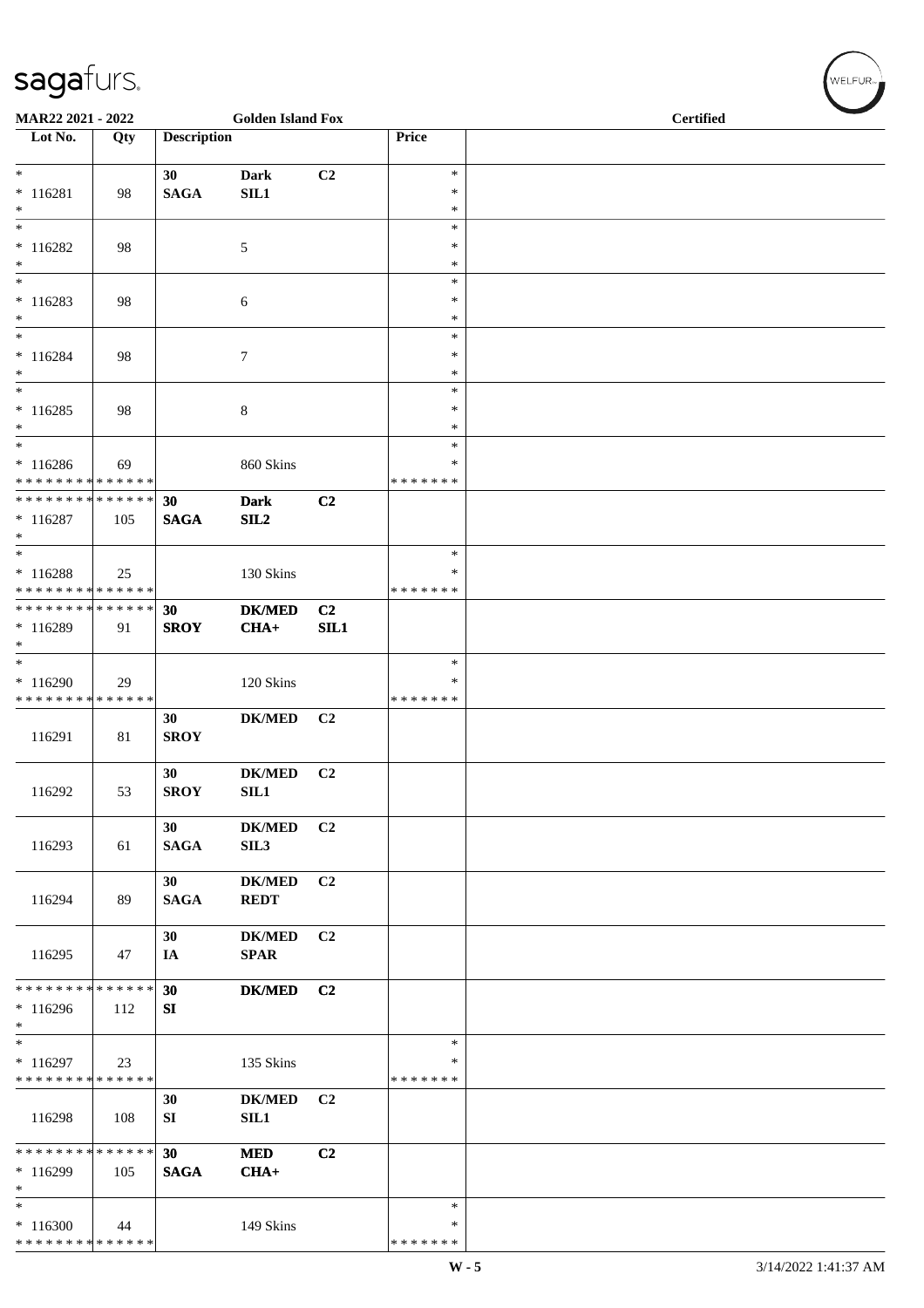| MAR22 2021 - 2022                                   |     |                    | <b>Golden Island Fox</b>     |                                    |                                   |  | <b>Certified</b> |  |  |
|-----------------------------------------------------|-----|--------------------|------------------------------|------------------------------------|-----------------------------------|--|------------------|--|--|
| Lot No.                                             | Qty | <b>Description</b> |                              |                                    | Price                             |  |                  |  |  |
| 116301                                              | 98  | 30<br><b>SAGA</b>  | <b>MED</b><br>$CHA+$         | C <sub>2</sub><br><b>SIL1</b>      |                                   |  |                  |  |  |
| 116302                                              | 41  | 30<br><b>SAGA</b>  | $\bf MED$<br>$CHA+$          | C <sub>2</sub><br>SL2              |                                   |  |                  |  |  |
| * * * * * * * * * * * * * *<br>$*116303$<br>$*$     | 105 | 30<br><b>SAGA</b>  | <b>MED</b>                   | C2                                 |                                   |  |                  |  |  |
| $\ast$<br>$*116304$<br>* * * * * * * * * * * * * *  | 98  |                    | 203 Skins                    |                                    | $\ast$<br>$\ast$<br>* * * * * * * |  |                  |  |  |
| * * * * * * * * * * * * * *<br>$*116305$<br>$*$     | 105 | 30<br><b>SAGA</b>  | <b>MED</b><br>SL2            | C2                                 |                                   |  |                  |  |  |
| $*$<br>$*116306$<br>* * * * * * * * * * * * * *     | 69  |                    | 174 Skins                    |                                    | $\ast$<br>∗<br>* * * * * * *      |  |                  |  |  |
| 116307                                              | 94  | 30<br><b>SAGA</b>  | <b>PALE</b><br>$CHA+$        | C2                                 |                                   |  |                  |  |  |
| * * * * * * * * * * * * * *<br>$*116308$<br>$*$     | 105 | 30<br><b>SAGA</b>  | <b>PALE</b><br>$CHA+$        | C2<br>SL1                          |                                   |  |                  |  |  |
| $\ast$<br>$*116309$<br>* * * * * * * * * * * * * *  | 85  |                    | 190 Skins                    |                                    | $\ast$<br>∗<br>* * * * * * *      |  |                  |  |  |
| 116310                                              | 45  | 30<br><b>SAGA</b>  | <b>PALE</b><br>$CHA+$        | C <sub>2</sub><br>SIL <sub>2</sub> |                                   |  |                  |  |  |
| * * * * * * * * * * * * * *<br>$* 116311$<br>$*$    | 98  | 30<br><b>SAGA</b>  | <b>PALE</b>                  | C2                                 |                                   |  |                  |  |  |
| $*$<br>$*116312$<br>* * * * * * * * * * * * * *     | 98  |                    | 196 Skins                    |                                    | $\ast$<br>$\ast$<br>* * * * * * * |  |                  |  |  |
| * * * * * * * * * * * * * *<br>$*116313$<br>$*$     | 98  | 30<br><b>SAGA</b>  | <b>PALE</b><br>SIL1          | C2                                 |                                   |  |                  |  |  |
| $\ast$<br>$* 116314$<br>* * * * * * * * * * * * * * | 98  |                    | 196 Skins                    |                                    | $\ast$<br>*<br>* * * * * * *      |  |                  |  |  |
| * * * * * * * * * * * * * * *<br>$*116315$<br>$*$   | 105 | 30<br><b>SAGA</b>  | <b>PALE</b><br>SL2           | C <sub>2</sub>                     |                                   |  |                  |  |  |
| $*$<br>$* 116316$<br>* * * * * * * * * * * * * *    | 44  |                    | 149 Skins                    |                                    | $\ast$<br>∗<br>* * * * * * *      |  |                  |  |  |
| * * * * * * * * * * * * * *<br>$*116317$<br>$\ast$  | 98  | 30<br><b>SROY</b>  | <b>PAL/XP</b><br>$CHA+$      | C <sub>2</sub><br>SIL1             |                                   |  |                  |  |  |
| $*$<br>$* 116318$<br>* * * * * * * * * * * * * *    | 39  |                    | 137 Skins                    |                                    | $\ast$<br>∗<br>* * * * * * *      |  |                  |  |  |
| 116319                                              | 75  | 30<br><b>SROY</b>  | <b>PAL/XP</b><br><b>SIL1</b> | C <sub>2</sub>                     |                                   |  |                  |  |  |
| * * * * * * * * * * * * * *<br>$*116320$<br>$*$     | 91  | 30<br><b>SAGA</b>  | <b>PAL/XP</b><br>SL2         | C2                                 |                                   |  |                  |  |  |

 $(\sqrt{\text{WELFUR}_{n}})$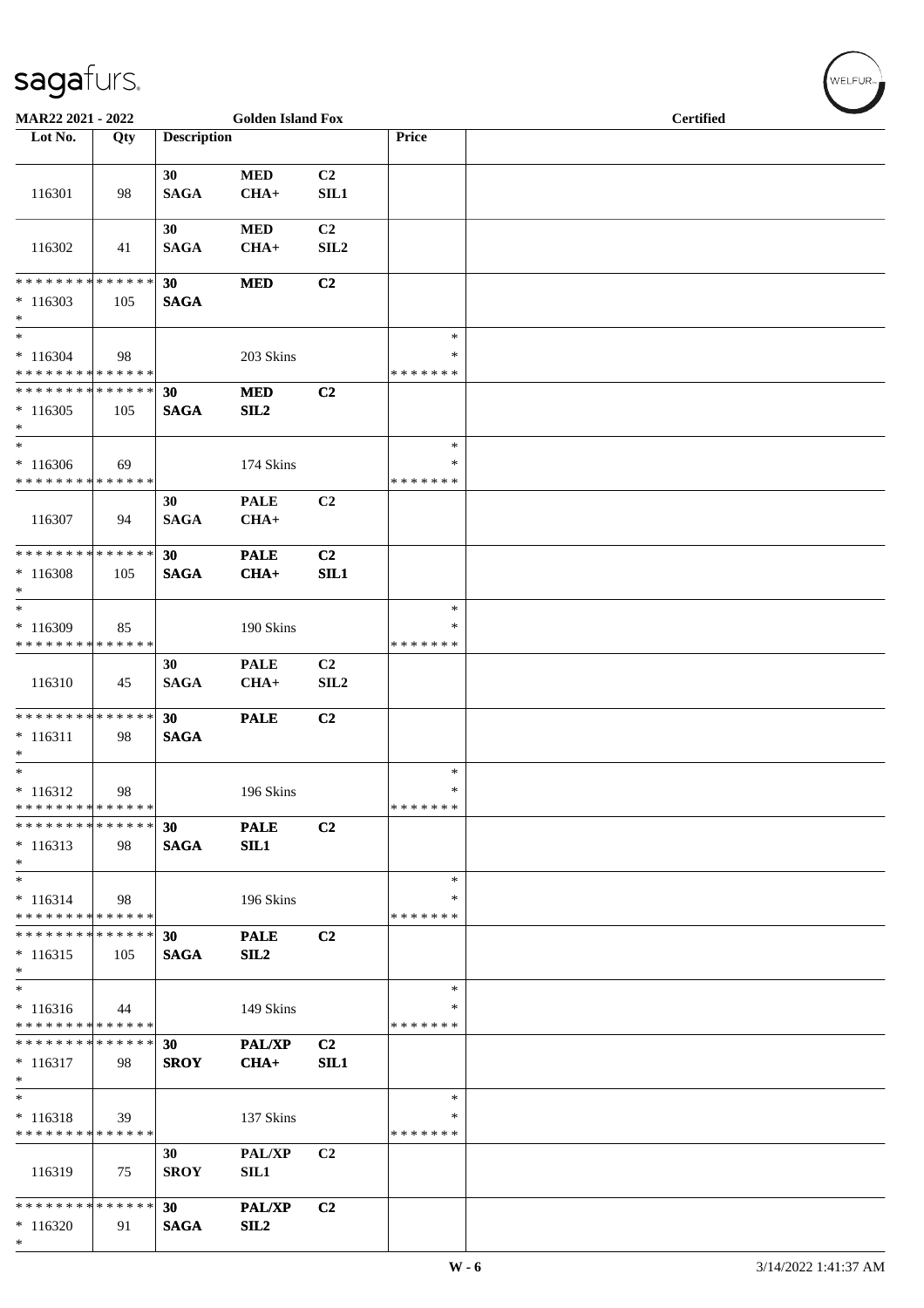| MAR22 2021 - 2022                                                     |     |                       | <b>Golden Island Fox</b>         |                                    |                                   | <b>Certified</b> |  |  |  |
|-----------------------------------------------------------------------|-----|-----------------------|----------------------------------|------------------------------------|-----------------------------------|------------------|--|--|--|
| Lot No.                                                               | Qty | <b>Description</b>    |                                  |                                    | Price                             |                  |  |  |  |
| $*$<br>$* 116321$<br>* * * * * * * * * * * * * *                      | 24  | 30<br><b>SAGA</b>     | PAL/XP<br>SIL <sub>2</sub>       | C <sub>2</sub>                     | $\ast$<br>$\ast$<br>* * * * * * * |                  |  |  |  |
| * * * * * * * * * * * * * *<br>$*116322$<br>$*$                       | 105 | 30<br><b>SAGA</b>     | PAL/XP<br><b>REDT</b>            | C2                                 |                                   |                  |  |  |  |
| $\ast$<br>$*116323$<br>* * * * * * * * * * * * * *                    | 45  |                       | 150 Skins                        |                                    | $\ast$<br>∗<br>* * * * * * *      |                  |  |  |  |
| * * * * * * * * * * * * * * *<br>$*116324$<br>$*$                     | 112 | 30<br>SI              | PAL/XP                           | C <sub>2</sub>                     |                                   |                  |  |  |  |
| $\overline{\ast}$<br>$* 116325$<br>$*$                                | 105 |                       | 2                                |                                    | $\ast$<br>∗<br>$\ast$             |                  |  |  |  |
| $*$<br>$*116326$<br>* * * * * * * * * * * * * *                       | 76  |                       | 293 Skins                        |                                    | $\ast$<br>∗<br>* * * * * * *      |                  |  |  |  |
| * * * * * * * * * * * * * * *<br>$*116327$<br>$*$                     | 105 | 30<br>SI              | PAL/XP<br>SIL1                   | C2                                 |                                   |                  |  |  |  |
| $\overline{\phantom{0}}$<br>$* 116328$<br>* * * * * * * * * * * * * * | 25  |                       | 130 Skins                        |                                    | $\ast$<br>∗<br>* * * * * * *      |                  |  |  |  |
| 116329                                                                | 79  | 30<br><b>SAGA</b>     | $\mathbf{XP}$<br>$CHA+$          | C2                                 |                                   |                  |  |  |  |
| 116330                                                                | 97  | 30<br><b>SAGA</b>     | $\mathbf{X}\mathbf{P}$<br>$CHA+$ | C <sub>2</sub><br>SIL1             |                                   |                  |  |  |  |
| 116331                                                                | 35  | 30<br><b>SAGA</b>     | <b>XP</b><br>$CHA+$              | C <sub>2</sub><br>SIL <sub>2</sub> |                                   |                  |  |  |  |
| 116332                                                                | 105 | 30<br>$\mathbf{SAGA}$ | $\mathbf{X}\mathbf{P}$           | C2                                 |                                   |                  |  |  |  |
| * * * * * * * * * * * * * * *<br>$*116333$<br>$*$ $-$                 | 105 | 30<br><b>SAGA</b>     | $\bold{XP}$<br>SL1               | C <sub>2</sub>                     |                                   |                  |  |  |  |
| $*$<br>$* 116334$<br>$*$                                              | 98  |                       | $\overline{c}$                   |                                    | $\ast$<br>$\ast$<br>$\ast$        |                  |  |  |  |
| $*$<br>$*116335$<br>* * * * * * * * * * * * * *                       | 33  |                       | 236 Skins                        |                                    | $\ast$<br>$\ast$<br>* * * * * * * |                  |  |  |  |
| 116336                                                                | 95  | 30<br><b>SAGA</b>     | $\mathbf{XP}$<br>SL2             | C2                                 |                                   |                  |  |  |  |
| 116337                                                                | 70  | 30<br><b>SAGA</b>     | 2XP                              | C2                                 |                                   |                  |  |  |  |
| 116338                                                                | 80  | 30<br><b>SAGA</b>     | 2XP<br>SIL1                      | C2                                 |                                   |                  |  |  |  |
| 116339                                                                | 110 | 20<br><b>SAGA</b>     | <b>Dark</b><br>$CHA+$            | C2                                 |                                   |                  |  |  |  |
| 116340                                                                | 117 | 20<br><b>SAGA</b>     | <b>Dark</b><br>$CHA+$            | C <sub>2</sub><br><b>SIL1</b>      |                                   |                  |  |  |  |

 $(w$ elfur $_{\approx}$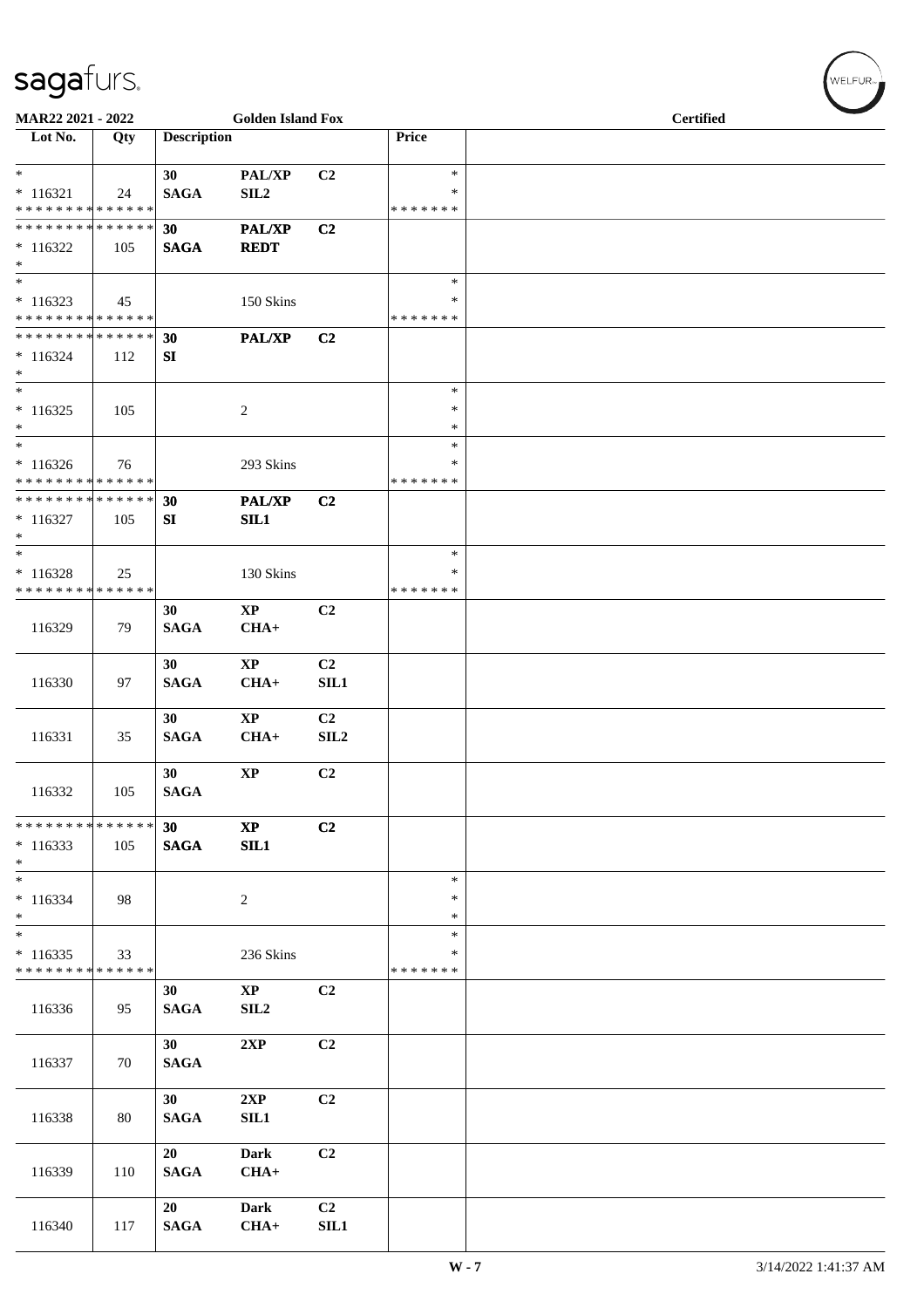| MAR22 2021 - 2022                                  |                    |                          | <b>Golden Island Fox</b>          |                        |                              | <b>Certified</b> |  |  |  |
|----------------------------------------------------|--------------------|--------------------------|-----------------------------------|------------------------|------------------------------|------------------|--|--|--|
| Lot No.                                            | Qty                | <b>Description</b>       |                                   |                        | Price                        |                  |  |  |  |
| ******** <mark>******</mark>                       |                    | 20                       | <b>Dark</b>                       | C2                     |                              |                  |  |  |  |
| $*116341$<br>$*$                                   | 112                | <b>SAGA</b>              |                                   |                        |                              |                  |  |  |  |
| $\overline{\phantom{0}}$<br>$* 116342$<br>$*$      | 105                |                          | $\overline{c}$                    |                        | $\ast$<br>$\ast$<br>$\ast$   |                  |  |  |  |
| $*$                                                |                    |                          |                                   |                        | $\ast$                       |                  |  |  |  |
| $* 116343$<br>* * * * * * * * * * * * * * *        | 76                 |                          | 293 Skins                         |                        | $\ast$<br>* * * * * * *      |                  |  |  |  |
| * * * * * * * * * * * * * * *<br>$* 116344$<br>$*$ | 112                | <b>20</b><br><b>SAGA</b> | <b>Dark</b><br>SL1                | C2                     |                              |                  |  |  |  |
| $\overline{\ast}$<br>$*116345$                     | 35                 |                          | 147 Skins                         |                        | $\ast$<br>∗                  |                  |  |  |  |
| * * * * * * * * * * * * * *                        |                    |                          |                                   |                        | * * * * * * *                |                  |  |  |  |
| 116346                                             | 72                 | 20<br><b>SAGA</b>        | Dark<br>SIL <sub>2</sub>          | C2                     |                              |                  |  |  |  |
| 116347                                             | 36                 | 20<br><b>SROY</b>        | <b>DK/MED</b><br>$CHA+$           | C <sub>2</sub><br>SIL1 |                              |                  |  |  |  |
| * * * * * * * * * * * * * * *                      |                    | 20                       | <b>DK/MED</b>                     | C2                     |                              |                  |  |  |  |
| $* 116348$<br>$*$                                  | 112                | <b>SAGA</b>              | $CHA+$                            | SL2                    |                              |                  |  |  |  |
| $*$<br>$*116349$<br>* * * * * * * * * * * * * *    | 120                |                          | 232 Skins                         |                        | $\ast$<br>∗<br>* * * * * * * |                  |  |  |  |
| * * * * * * * * * * * * * * *                      |                    | <b>20</b>                | <b>DK/MED</b>                     | C2                     |                              |                  |  |  |  |
| $*116350$<br>$*$                                   | 112                | <b>SAGA</b>              | SL2                               |                        |                              |                  |  |  |  |
| $* 116351$<br>* * * * * * * * * * * * * *          | 44                 |                          | 156 Skins                         |                        | $\ast$<br>∗<br>* * * * * * * |                  |  |  |  |
| 116352                                             | 74                 | <b>20</b><br>SI          | <b>DK/MED</b><br>$CHA+$ SIL1      | C <sub>2</sub>         |                              |                  |  |  |  |
| 116353                                             | 104                | 20<br>SI                 | <b>DK/MED</b><br>SL1              | C <sub>2</sub>         |                              |                  |  |  |  |
| 116354                                             | 55                 | 20<br>SI                 | <b>DK/MED</b><br>SIL <sub>2</sub> | C <sub>2</sub>         |                              |                  |  |  |  |
| 116355                                             | 110                | 20<br><b>SAGA</b>        | $\bf MED$<br>$CHA+$               | C <sub>2</sub>         |                              |                  |  |  |  |
| 116356                                             | 99                 | 20<br><b>SAGA</b>        | <b>MED</b><br>$CHA+$              | C <sub>2</sub><br>SLL2 |                              |                  |  |  |  |
| * * * * * * * *<br>$*116357$<br>$\ast$             | * * * * * *<br>112 | 20<br><b>SAGA</b>        | <b>MED</b>                        | C <sub>2</sub>         |                              |                  |  |  |  |
| $*$<br>$*116358$<br>$\ast$                         | 105                |                          | 2                                 |                        | $\ast$<br>∗<br>∗             |                  |  |  |  |
| $*$<br>* 116359<br>* * * * * * * * * * * * * *     | 21                 |                          | 238 Skins                         |                        | $\ast$<br>∗<br>* * * * * * * |                  |  |  |  |
| * * * * * * * * * * * * * *<br>$*116360$<br>$*$    | 111                | 20<br><b>SAGA</b>        | <b>MED</b><br>SL2                 | C2                     |                              |                  |  |  |  |

 $(w$ ELFUR<sub>m</sub>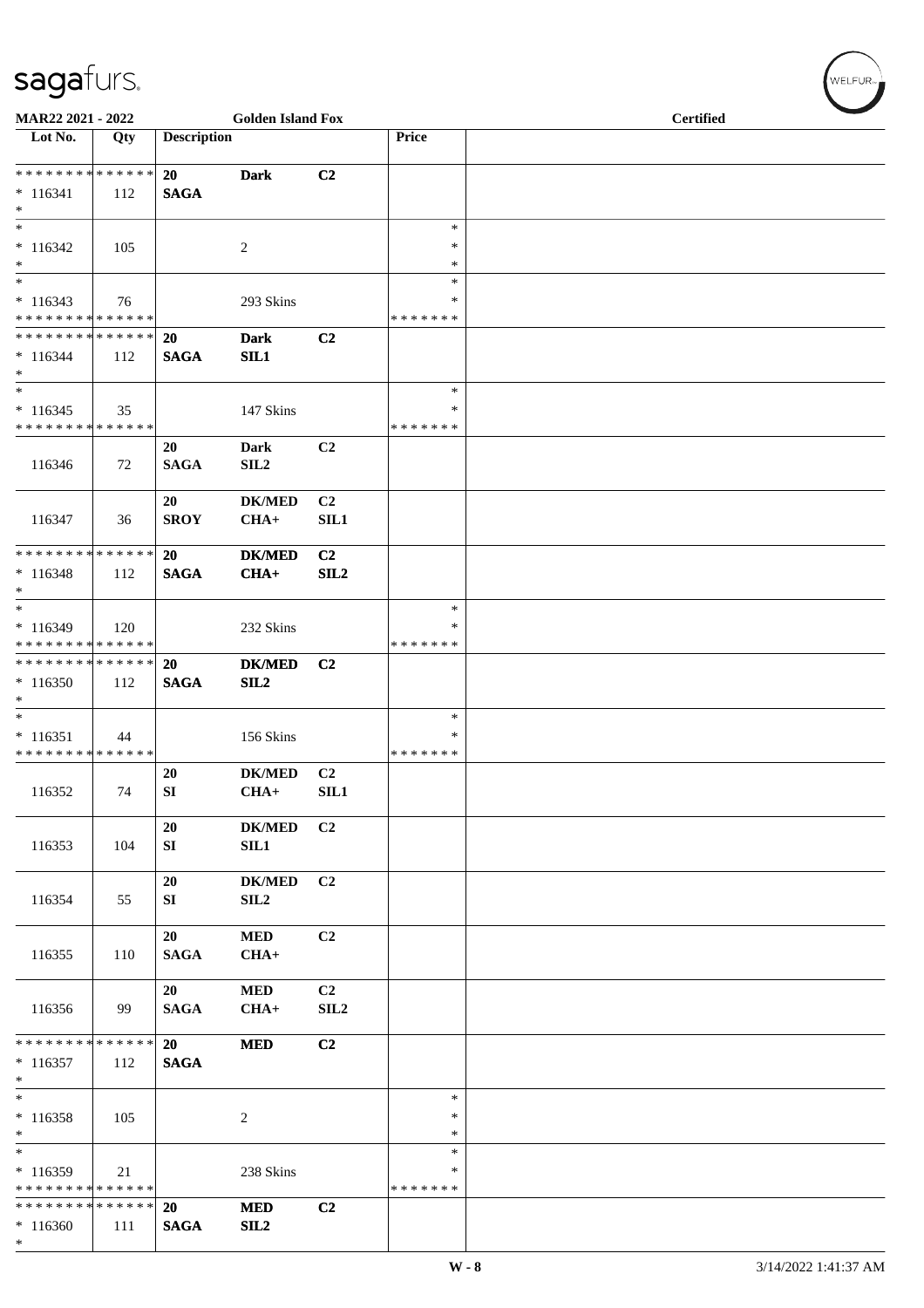| MAR22 2021 - 2022                                                    |     |                          | <b>Golden Island Fox</b>         |                        |                              | Certified |  |  |  |  |
|----------------------------------------------------------------------|-----|--------------------------|----------------------------------|------------------------|------------------------------|-----------|--|--|--|--|
| Lot No.                                                              | Qty | <b>Description</b>       |                                  |                        | Price                        |           |  |  |  |  |
| $*$<br>$* 116361$<br>* * * * * * * * * * * * * *                     | 21  | 20<br><b>SAGA</b>        | <b>MED</b><br>SIL <sub>2</sub>   | C <sub>2</sub>         | $\ast$<br>∗<br>* * * * * * * |           |  |  |  |  |
| 116362                                                               | 47  | 20<br><b>SAGA</b>        | <b>MED</b><br>SIL3               | C <sub>2</sub>         |                              |           |  |  |  |  |
| 116363                                                               | 85  | 20<br><b>SAGA</b>        | <b>PALE</b><br>$CHA+$            | C2                     |                              |           |  |  |  |  |
| * * * * * * * * * * * * * * *<br>$*116364$<br>$*$                    | 105 | 20<br><b>SAGA</b>        | <b>PALE</b><br>$CHA+$            | C2<br>SIL1             |                              |           |  |  |  |  |
| $\overline{\phantom{0}}$<br>$*116365$<br>* * * * * * * * * * * * * * | 26  |                          | 131 Skins                        |                        | $\ast$<br>∗<br>* * * * * * * |           |  |  |  |  |
| * * * * * * * * * * * * * * *<br>$*116366$<br>$*$                    | 112 | 20<br><b>SAGA</b>        | <b>PALE</b>                      | C <sub>2</sub>         |                              |           |  |  |  |  |
| $*$<br>$*116367$<br>* * * * * * * * * * * * * *                      | 122 |                          | 234 Skins                        |                        | $\ast$<br>∗<br>* * * * * * * |           |  |  |  |  |
| * * * * * * * * * * * * * * *<br>$*116368$<br>$*$                    | 116 | <b>20</b><br><b>SAGA</b> | <b>PALE</b><br>SL1               | C <sub>2</sub>         |                              |           |  |  |  |  |
| $*$<br>$*116369$<br>* * * * * * * * * * * * * *                      | 105 |                          | 221 Skins                        |                        | $\ast$<br>∗<br>*******       |           |  |  |  |  |
| 116370                                                               | 32  | 20<br><b>SROY</b>        | PAL/XP<br>$CHA+$                 | C <sub>2</sub><br>SIL1 |                              |           |  |  |  |  |
| 116371                                                               | 31  | 20<br><b>SROY</b>        | <b>PAL/XP</b>                    | C <sub>2</sub>         |                              |           |  |  |  |  |
| 116372                                                               | 97  | 20<br><b>SAGA</b>        | PAL/XP<br>${\bf SIL2}$           | C <sub>2</sub>         |                              |           |  |  |  |  |
| 116373                                                               | 100 | 20<br><b>SAGA</b>        | PAL/XP<br><b>REDT</b>            | C <sub>2</sub>         |                              |           |  |  |  |  |
| 116374                                                               | 75  | 20<br>SI                 | <b>PAL/XP</b><br>$CHA+$          | C <sub>2</sub><br>SIL1 |                              |           |  |  |  |  |
| 116375                                                               | 85  | 20<br>SI                 | PAL/XP<br>SIL1                   | C2                     |                              |           |  |  |  |  |
| 116376                                                               | 31  | 20<br>${\bf SI}$         | PAL/XP<br>SIL <sub>2</sub>       | C2                     |                              |           |  |  |  |  |
| 116377                                                               | 64  | 20<br>SI                 | PAL/XP<br><b>REDT</b>            | C <sub>2</sub>         |                              |           |  |  |  |  |
| * * * * * * * * * * * * * *<br>$* 116378$<br>$\ast$                  | 112 | 20<br><b>SAGA</b>        | $\mathbf{X}\mathbf{P}$<br>$CHA+$ | C2                     |                              |           |  |  |  |  |
| $\overline{\ast}$<br>$* 116379$<br>* * * * * * * * * * * * * *       | 110 |                          | 222 Skins                        |                        | $\ast$<br>∗<br>* * * * * * * |           |  |  |  |  |
| * * * * * * * * * * * * * *<br>$*116380$<br>$\ast$                   | 112 | 20<br><b>SAGA</b>        | $\mathbf{X}\mathbf{P}$<br>$CHA+$ | C <sub>2</sub><br>SIL1 |                              |           |  |  |  |  |

 $(w$ ELFUR-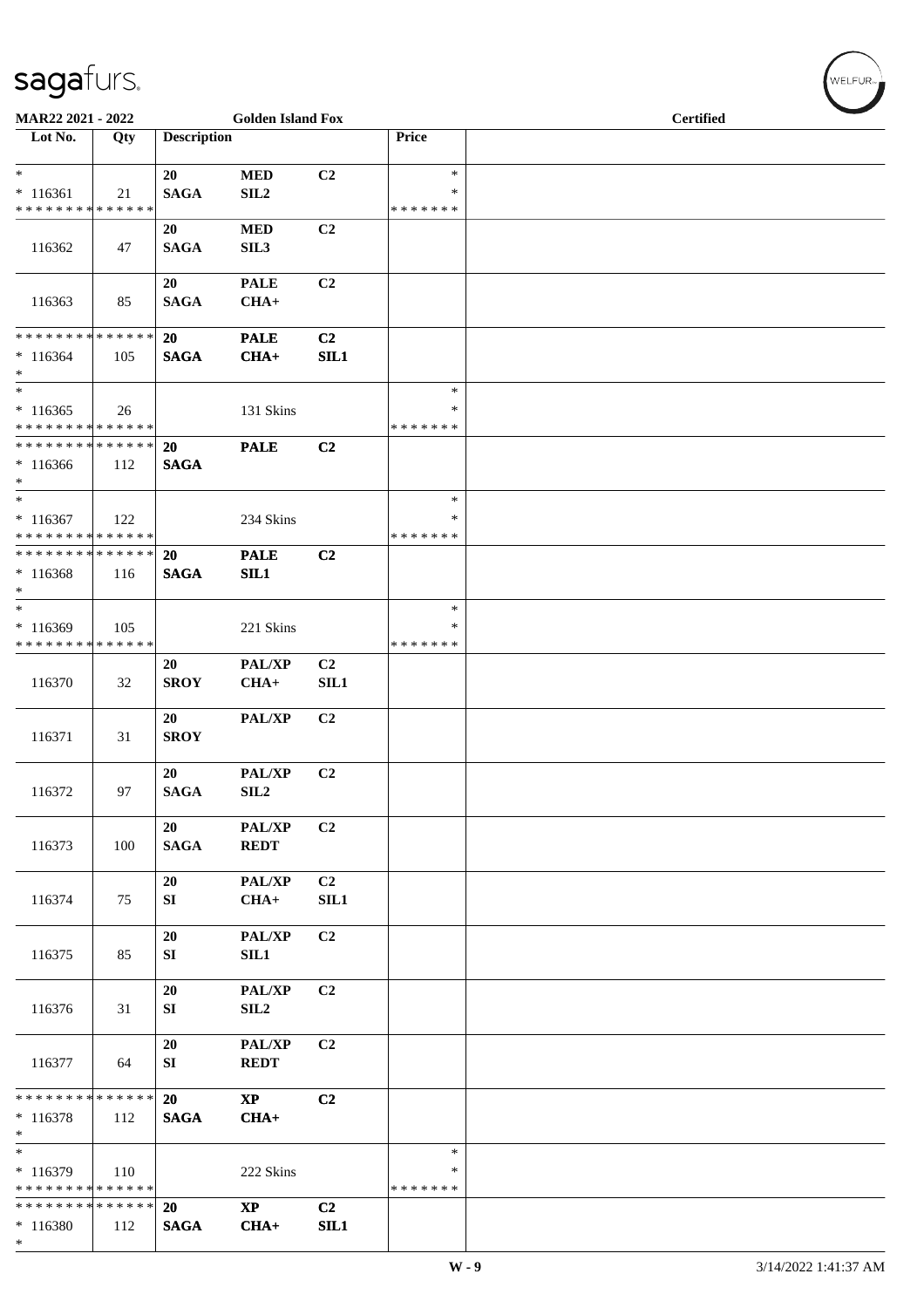|                                            | MAR22 2021 - 2022 |                    | <b>Golden Island Fox</b> |                |                         | <b>Certified</b> |  |
|--------------------------------------------|-------------------|--------------------|--------------------------|----------------|-------------------------|------------------|--|
| Lot No.                                    | Qty               | <b>Description</b> |                          |                | Price                   |                  |  |
| $*$                                        |                   | 20                 | $\mathbf{X}\mathbf{P}$   | C2             | $\ast$                  |                  |  |
| $* 116381$<br>******** <mark>******</mark> | 38                | <b>SAGA</b>        | $CHA+$                   | SIL1           | $\ast$<br>* * * * * * * |                  |  |
|                                            |                   | 20                 | $\mathbf{X}\mathbf{P}$   | C <sub>2</sub> |                         |                  |  |
| 116382                                     | 79                | <b>SAGA</b>        | $CHA+$                   | SIL2           |                         |                  |  |
| * * * * * * * * * * * * * *                |                   | 20                 | $\mathbf{X}\mathbf{P}$   | C2             |                         |                  |  |
| $*116383$<br>$\ast$                        | 112               | <b>SAGA</b>        |                          |                |                         |                  |  |
| $_{\ast}^{-}$                              |                   |                    |                          |                | $\ast$                  |                  |  |
| $* 116384$                                 | 105               |                    | $\sqrt{2}$               |                | $\ast$                  |                  |  |
| $*$<br>$\frac{1}{*}$                       |                   |                    |                          |                | $\ast$<br>$\ast$        |                  |  |
| $*116385$                                  | 62                |                    | 279 Skins                |                | $\ast$                  |                  |  |
| * * * * * * * * * * * * * *                |                   |                    |                          |                | * * * * * * *           |                  |  |
|                                            |                   | 20                 | $\mathbf{X}\mathbf{P}$   | C2             |                         |                  |  |
| 116386                                     | 80                | <b>SAGA</b>        | SL1                      |                |                         |                  |  |
|                                            |                   | 20                 | 2XP                      | C2             |                         |                  |  |
| 116387                                     | 64                | <b>SAGA</b>        | $CHA+$                   | SIL1           |                         |                  |  |
|                                            |                   | 20                 | 2XP                      | C2             |                         |                  |  |
| 116388                                     | 55                | <b>SAGA</b>        | SL1                      |                |                         |                  |  |
|                                            |                   | 20                 | 2XP                      | C2             |                         |                  |  |
| 116389                                     | 42                | <b>SAGA</b>        | SL2                      |                |                         |                  |  |
|                                            |                   | 40/30              | <b>DK/MED</b>            | C5             |                         |                  |  |
| 116390                                     | 48                | <b>SAGA</b>        | SL1                      |                |                         |                  |  |
|                                            |                   | 40/30              | PAL/XP                   | C <sub>5</sub> |                         |                  |  |
| 116391                                     | 44                | <b>SAGA</b>        | SL1                      |                |                         |                  |  |
|                                            |                   | 20                 | <b>ALL</b>               | C5             |                         |                  |  |
| 116392                                     | 33                | <b>SAGA</b>        | SL1                      |                |                         |                  |  |
|                                            |                   |                    |                          |                |                         |                  |  |

 $(\forall ELFUR_{\approx})$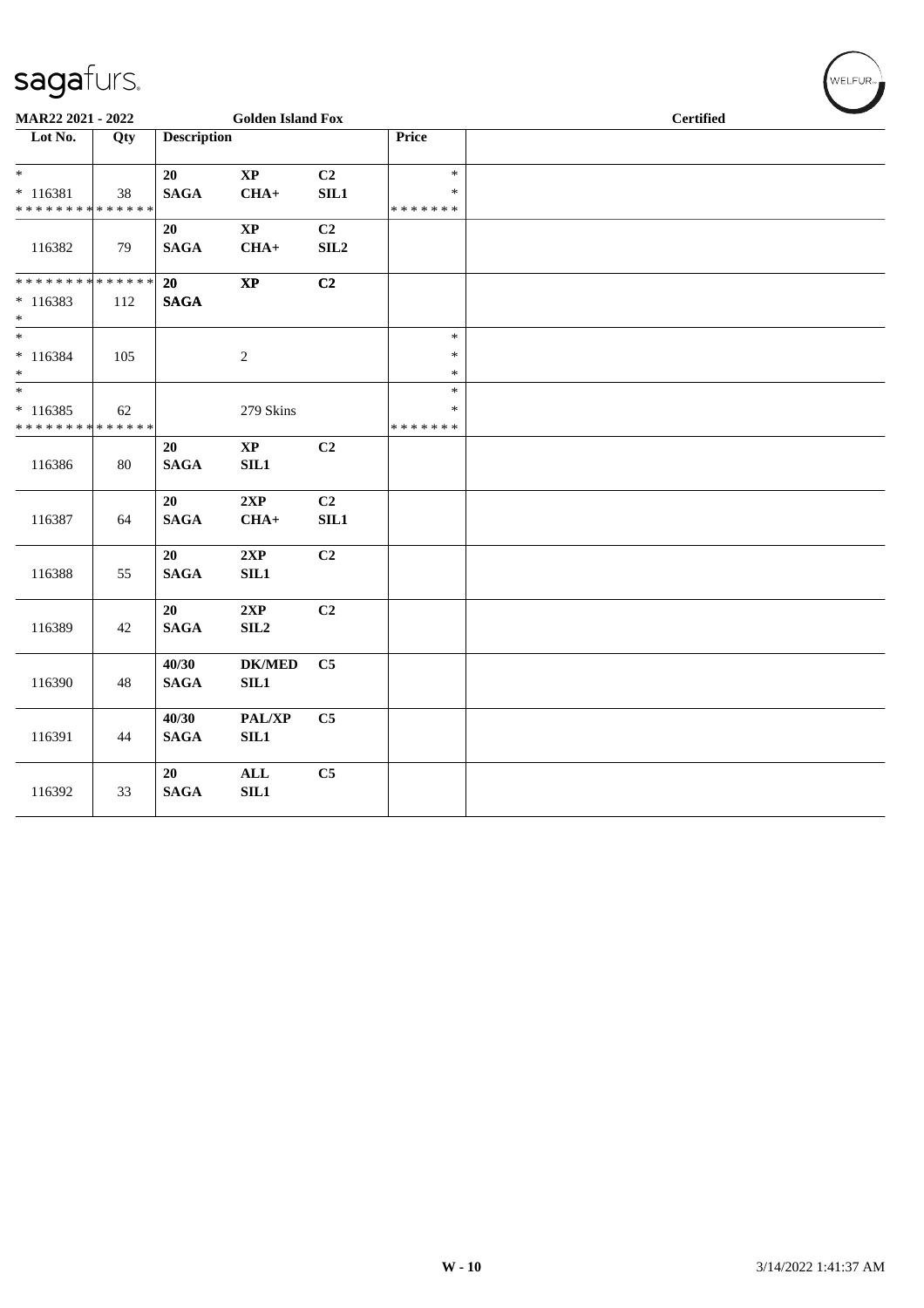| MAR22 2021 - 2022 |        |                          | <b>Golden Island Shadow Fox</b>               |                  |       | <b>Certified</b> |  |  |  |  |
|-------------------|--------|--------------------------|-----------------------------------------------|------------------|-------|------------------|--|--|--|--|
| Lot No.           | Qty    | <b>Description</b>       |                                               |                  | Price |                  |  |  |  |  |
| 116401            | $40\,$ | 40<br><b>SAGA</b>        | $\bold{X}\bold{D}/\bold{D}\bold{K}$<br>$CHA+$ | C2               |       |                  |  |  |  |  |
| 116402            | $29\,$ | 40<br>$\mathbf{SAGA}$    | $\boldsymbol{\text{XD}/\text{DK}}$            | C2               |       |                  |  |  |  |  |
| 116403            | 105    | 40<br><b>SAGA</b>        | $\bf MED$<br>$CHA+$                           | C2               |       |                  |  |  |  |  |
| 116404            | 49     | 40<br>$\mathbf{SAGA}$    | $\bf MED$                                     | C2               |       |                  |  |  |  |  |
| 116405            | 65     | 40<br>$\mathbf{SAGA}$    | <b>PALE</b><br>$CHA+$                         | C2               |       |                  |  |  |  |  |
| 116406            | 39     | 40<br>$\mathbf{SAGA}$    | <b>PALE</b>                                   | C2               |       |                  |  |  |  |  |
| 116407            | 93     | 40<br>$\mathbf{SAGA}$    | XP/2XP<br>$CHA+$                              | C2               |       |                  |  |  |  |  |
| 116408            | 61     | 40<br><b>SAGA</b>        | $\mathbf{XP}/2\mathbf{XP}$                    | C2               |       |                  |  |  |  |  |
| 116409            | $28\,$ | 40/30<br>$I\!\!A$        | $\boldsymbol{\text{XD} / \text{DK}}$<br>SPT1  | C2               |       |                  |  |  |  |  |
| 116410            | 63     | 40/30<br>$\mathbf{SAGA}$ | Dark                                          | C2               |       |                  |  |  |  |  |
| 116411            | $28\,$ | 40/30<br>$\mathbf{SAGA}$ | <b>DK/MED</b><br>$CHA+$                       | C2<br>$\rm SIL1$ |       |                  |  |  |  |  |
| 116412            | 71     | 40/30<br><b>SAGA</b>     | $DK/MED$<br>SIL1                              | C2               |       |                  |  |  |  |  |
| 116413            | 57     | 40/30<br>$\mathbf{SAGA}$ | ${\bf DK/MED}$<br>SL1                         | C2               |       |                  |  |  |  |  |
| 116414            | 52     | 40/30<br>IA              | $DK/MED$<br>SPT1                              | C2               |       |                  |  |  |  |  |
| 116415            | 83     | 40/30<br>SI              | <b>DK/MED</b><br>$CHA+$                       | C2               |       |                  |  |  |  |  |
| 116416            | 54     | 40/30<br>SI              | $DK/MED$                                      | C2               |       |                  |  |  |  |  |
| 116417            | 91     | 40/30<br>SI              | <b>DK/MED</b><br>SL1                          | C2               |       |                  |  |  |  |  |
| 116418            | 79     | 40/30<br><b>SAGA</b>     | <b>MED</b>                                    | C2               |       |                  |  |  |  |  |
| 116419            | 36     | 40/30<br>IA              | $\bf MED$<br>SPT1                             | C2               |       |                  |  |  |  |  |
| 116420            | 71     | 40/30<br>SI              | MED/PAL C2<br>SL2                             |                  |       |                  |  |  |  |  |

 $(\sqrt{\text{WELFUR}_{n}})$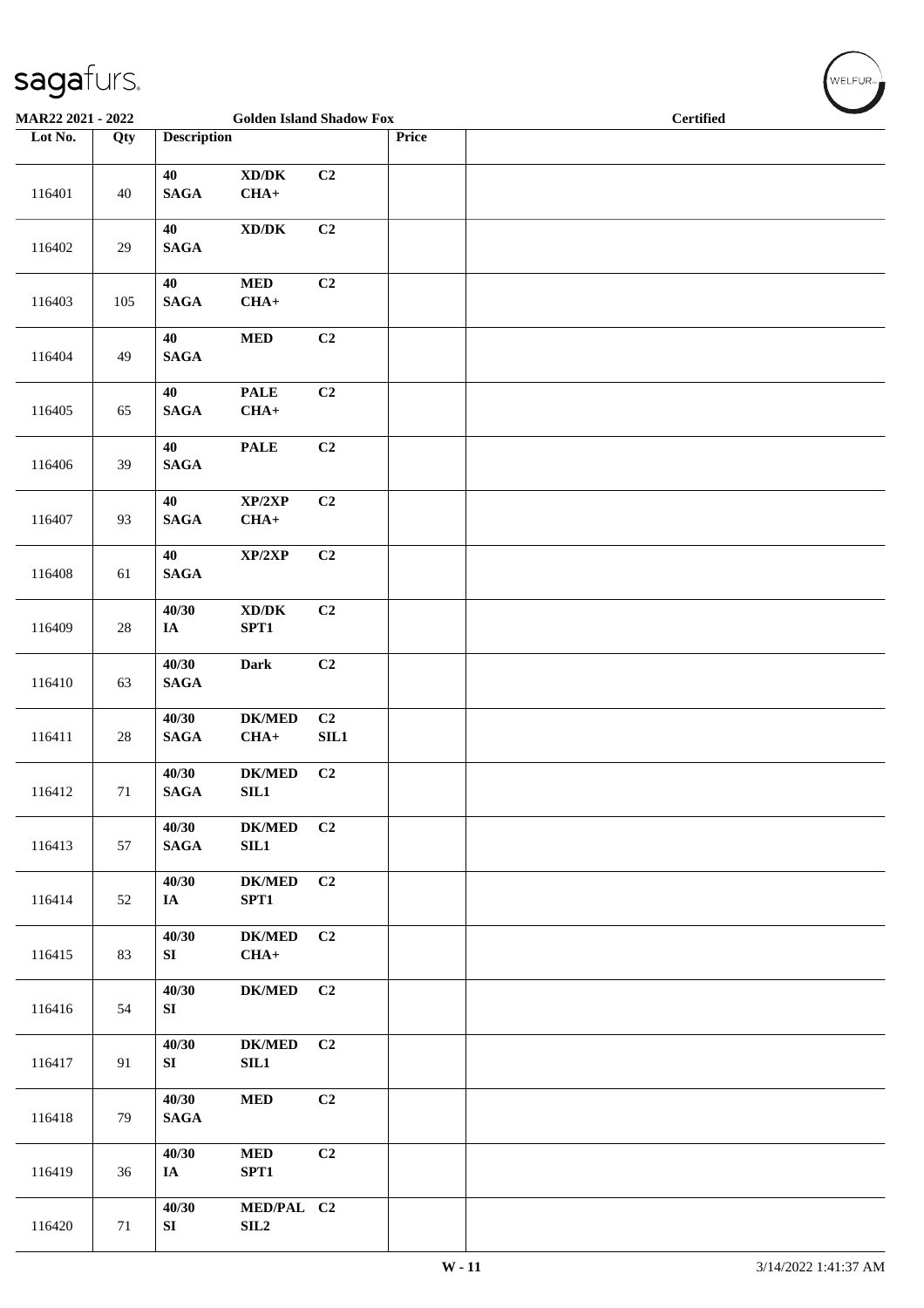| MAR22 2021 - 2022                                   |        |                          | <b>Golden Island Shadow Fox</b>               |                        |                                   |  | <b>Certified</b> |  |  |
|-----------------------------------------------------|--------|--------------------------|-----------------------------------------------|------------------------|-----------------------------------|--|------------------|--|--|
| Lot No.                                             | Qty    | <b>Description</b>       |                                               |                        | Price                             |  |                  |  |  |
| * * * * * * * * * * * * * *<br>$* 116421$<br>$*$    | 98     | 40/30<br><b>SAGA</b>     | <b>PALE</b>                                   | C2                     |                                   |  |                  |  |  |
| $\ast$<br>$* 116422$<br>* * * * * * * * * * * * * * | 88     |                          | 186 Skins                                     |                        | $\ast$<br>*<br>* * * * * * *      |  |                  |  |  |
| 116423                                              | 82     | 40/30<br><b>SAGA</b>     | <b>PALE</b><br>SIL1                           | C2                     |                                   |  |                  |  |  |
| 116424                                              | 61     | 40/30<br><b>SAGA</b>     | PAL/XP<br>$CHA+$                              | C <sub>2</sub><br>SIL1 |                                   |  |                  |  |  |
| 116425                                              | 41     | 40/30<br><b>SAGA</b>     | PAL/XP<br>SL1                                 | C2                     |                                   |  |                  |  |  |
| 116426                                              | 36     | 40/30<br>$\mathbf{SAGA}$ | PAL/XP<br><b>REDT</b>                         | C2                     |                                   |  |                  |  |  |
| 116427                                              | 36     | 40/30<br>IA              | PAL/XP<br>SPT1                                | C2                     |                                   |  |                  |  |  |
| 116428                                              | $72\,$ | 40/30<br>$I\!\!A$        | PAL/XP<br>SPT1                                | C2                     |                                   |  |                  |  |  |
| 116429                                              | 66     | 40/30<br>SI              | PAL/XP<br>$CHA+$                              | C2                     |                                   |  |                  |  |  |
| 116430                                              | 88     | 40/30<br>SI              | PAL/XP                                        | C2                     |                                   |  |                  |  |  |
| 116431                                              | 95     | 40/30<br>SI              | PAL/XP<br>SL1                                 | C <sub>2</sub>         |                                   |  |                  |  |  |
| * * * * * * * * * * * * * *<br>$*116432$<br>$\ast$  | 98     | 40/30<br><b>SAGA</b>     | XP/2XP<br>SL1                                 | C2                     |                                   |  |                  |  |  |
| $\ast$<br>$*116433$<br>* * * * * * * * * * * * * *  | 32     |                          | 130 Skins                                     |                        | $\ast$<br>$\ast$<br>* * * * * * * |  |                  |  |  |
| 116434                                              | 40     | 40/30<br><b>SAGA</b>     | 3XP                                           | C2                     |                                   |  |                  |  |  |
| 116435                                              | 58     | 40/30<br><b>SAGA</b>     | $\mathbf{ALL}$<br><b>REDT</b>                 | C2                     |                                   |  |                  |  |  |
| 116436                                              | 83     | 30<br><b>SAGA</b>        | $\bold{X}\bold{D}/\bold{D}\bold{K}$<br>$CHA+$ | C2                     |                                   |  |                  |  |  |
| 116437                                              | 41     | 30<br><b>SAGA</b>        | $\bold{X}\bold{D}/\bold{D}\bold{K}$           | C2                     |                                   |  |                  |  |  |
| * * * * * * * * * * * * * *<br>$*116438$<br>$*$     | 105    | 30<br><b>SAGA</b>        | <b>MED</b><br>$CHA+$                          | C2                     |                                   |  |                  |  |  |
| $\ast$<br>$*116439$<br>* * * * * * * * * * * * * *  | 24     |                          | 129 Skins                                     |                        | $\ast$<br>$\ast$<br>* * * * * * * |  |                  |  |  |
| 116440                                              | 63     | 30<br><b>SAGA</b>        | $\bf MED$                                     | C2                     |                                   |  |                  |  |  |

WELFUR<sub>"</sub>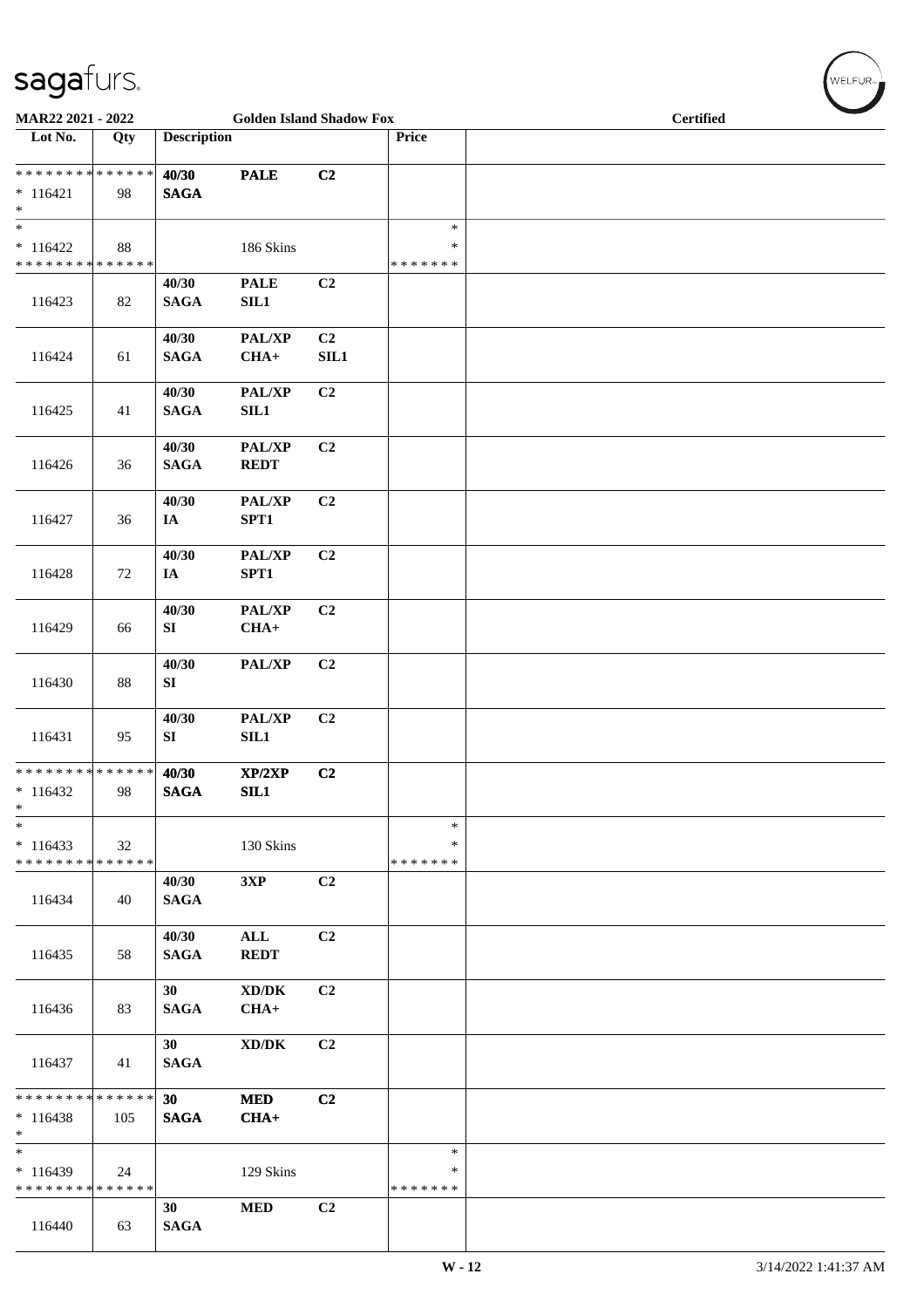| MAR22 2021 - 2022 |        |                               | <b>Golden Island Shadow Fox</b>               |                    |       | <b>Certified</b> |  |  |  |
|-------------------|--------|-------------------------------|-----------------------------------------------|--------------------|-------|------------------|--|--|--|
| Lot No.           | Qty    | <b>Description</b>            |                                               |                    | Price |                  |  |  |  |
| 116441            | 93     | 30<br>$\mathbf{SAGA}$         | <b>PALE</b><br>$CHA+$                         | C <sub>2</sub>     |       |                  |  |  |  |
| 116442            | 54     | 30<br><b>SAGA</b>             | $\ensuremath{\mathsf{PALE}}$                  | C2                 |       |                  |  |  |  |
| 116443            | 83     | 30<br>$\mathbf{SAGA}$         | XP/2XP<br>$CHA+$                              | C <sub>2</sub>     |       |                  |  |  |  |
| 116444            | $72\,$ | 30<br>$\mathbf{SAGA}$         | XP/2XP                                        | C2                 |       |                  |  |  |  |
| 116445            | 91     | 30<br><b>SAGA</b>             | 2XP                                           | C2                 |       |                  |  |  |  |
| 116446            | 76     | 20<br><b>SAGA</b>             | $\bold{X}\bold{D}/\bold{D}\bold{K}$<br>$CHA+$ | C2                 |       |                  |  |  |  |
| 116447            | 33     | 20<br>$\mathbf{SAGA}$         | $\boldsymbol{\text{XD}/\text{DK}}$            | C <sub>2</sub>     |       |                  |  |  |  |
| 116448            | 42     | ${\bf 20}$<br>$\mathbf{SAGA}$ | $\boldsymbol{\text{XD}/\text{DK}}$<br>SIL1    | C2                 |       |                  |  |  |  |
| 116449            | $28\,$ | 20<br>$\mathbf{SAGA}$         | $\mathbf{DK}/\mathbf{MED}$<br>$CHA+$          | C2<br>${\bf SIL1}$ |       |                  |  |  |  |
| 116450            | $77\,$ | 20<br>$\mathbf{SAGA}$         | $DK/MED$                                      | C <sub>2</sub>     |       |                  |  |  |  |
| 116451            | 52     | 20<br>$\mathbf{SAGA}$         | $\mathbf{DK}/\mathbf{MED}$<br>SL1             | C2                 |       |                  |  |  |  |
| 116452            | 51     | 20<br>SI                      | $DK/MED$<br>$CHA+$                            | C2                 |       |                  |  |  |  |
| 116453            | 30     | 20<br>SI                      | <b>DK/MED</b>                                 | C2                 |       |                  |  |  |  |
| 116454            | 106    | 20<br>$\mathbf{SAGA}$         | <b>MED</b><br>$CHA+$                          | C2                 |       |                  |  |  |  |
| 116455            | 44     | 20<br>$\mathbf{SAGA}$         | <b>MED</b>                                    | C2                 |       |                  |  |  |  |
| 116456            | 54     | 20<br>$\mathbf{SAGA}$         | MED/PAL C2<br>${\bf SIL2}$                    |                    |       |                  |  |  |  |
| 116457            | 84     | 20<br><b>SAGA</b>             | <b>PALE</b><br>$CHA+$                         | C2                 |       |                  |  |  |  |
| 116458            | 48     | 20<br>$\mathbf{SAGA}$         | <b>PALE</b>                                   | C2                 |       |                  |  |  |  |
| 116459            | 87     | 20<br>$\mathbf{SAGA}$         | <b>PALE</b>                                   | C2                 |       |                  |  |  |  |
| 116460            | 36     | 20<br>$\mathbf{SAGA}$         | PAL/XP<br>$CHA+$                              | C2<br>SL1          |       |                  |  |  |  |

WELFUR<sub>"</sub>